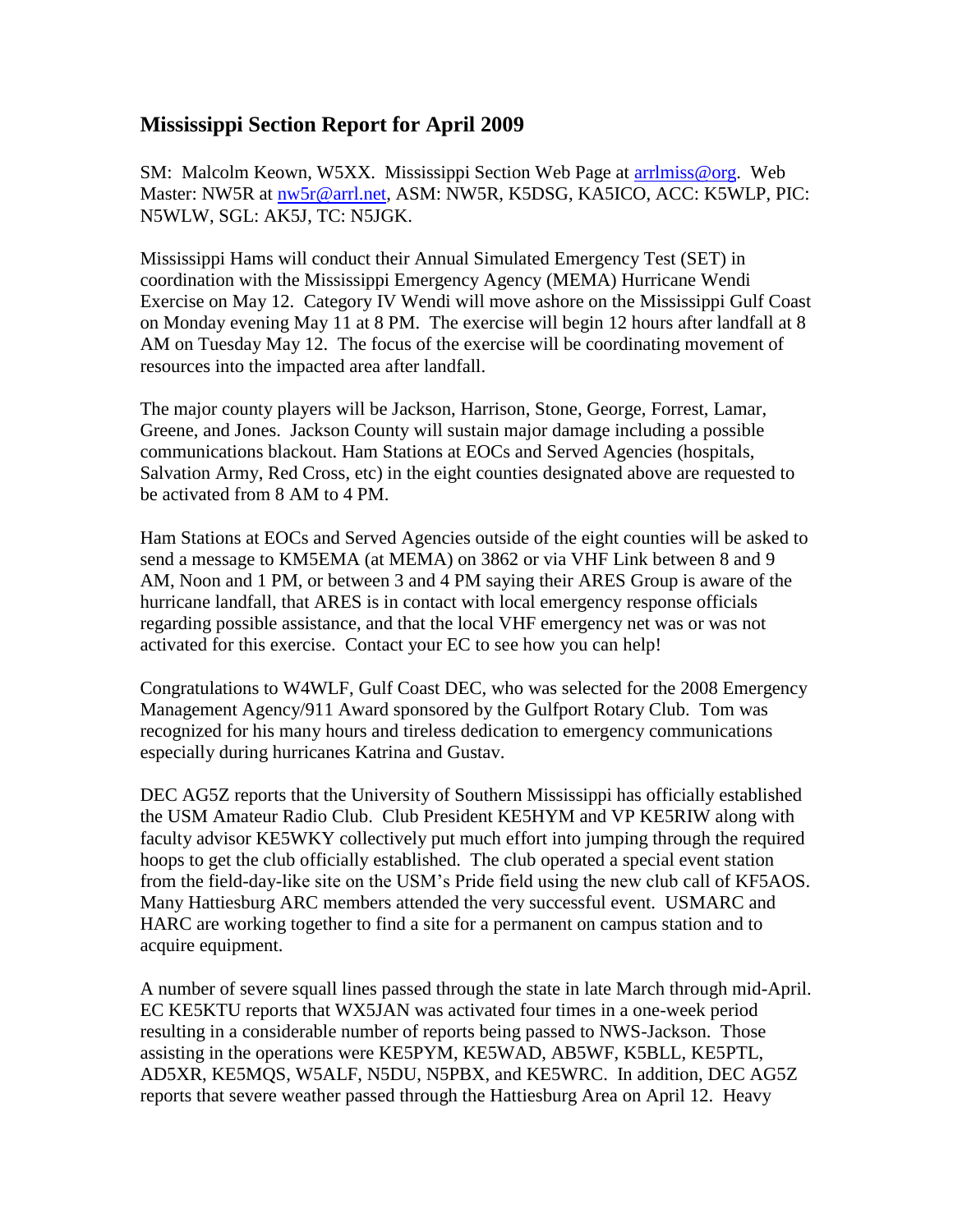rainfall reports and downed tree reports were passed to the NWS-Jackson. Those participating in the Skywarn Net were AG5Z, KD5XG, KC5TYL, KF5CE, KE5YBT, KE5LPZ, N5LRQ, KE5IKC, KE5KJS, KD5AXK, K5GVR, K5ASL, K5MIQ, and KE5JPH.

For those of you DXers, who like to troll the QRN in the netherlands below 80 meters, be sure to get a copy of the May/June DXers Magazine. K2FF has a nice article on how to get started on 160, and W5THT has an article on his recent Ham Radio pioneering efforts on 600 Meters.

The Hattiesburg ARC set up a demonstration at the Petal Middle School Gym for the Emergency Preparedness Fair sponsored by the Mormon Church. KE5KJP had his twometer rig set up inside the gym, and K5GVR set up his HF/VHF communications trailer outside the gym. EC KD5XG reports that both locations passed out ARRL literature and talked up ham radio with visitors. Those participating were KE5RJW, KE5KJP, KE5RJY, KE5RJR, AC5E, N5MZ, KD5XG, K5GVR, and KE5YBT.

Welcome to new Mississippi hams: KF5AFV, Robert – Meridian; KF5AFW, Theresa – Meridian; KF5AFX, Robert – Meridian; KF5AFZ, Vincent – Picayune; KF5AGA, Anna – Wiggins; KF5AGB, Paul – Lumberton; KF5AGC, Tony – Wiggins; KF5AGD, William – Picayune; KF5AGE, John – Biloxi; KF5AGF, Randall – Poplarville; KF5AGG, Leroy – Ocean Springs; KF5AGH, Lorraine – Perkinston; KF5AGI, John – Poplarville; KF5AGJ, William – Perkinston; KF5AGU, John – Fulton; KF5AGV, Brian – Marietta; KF5AHL, Nathan – Poplarville; KF5AHZ, Anthony – Saucier; KF5ALY, Christopher – Vicksburg; KF5AMA, Marlon – Greenville; KF5AMB, Myra – Florence; KF5AMC, Norman – Hattiesburg; KF5AMD, Barbara – Hattiesburg; KF5AME, Steven – Yazoo City; KF5AMF, Mark – Ovett; KF5AMG, Michael – Madison; KF5AMH, Brian – Vancleave; KF5AMI, Duncan – Vancleave; KF5ANK, Katherine – Meridian; KF5APM, Michael – Fulton; KF5APN, Gilbert – Smithville; KF5APO, Jerrod – Mantachie; KF5AQC, Robert – Hattiesburg; KF5AQD, Carol – Hattiesburg; KF5AQE, Derek – Pascagoula; KF5ARQ, Paul – Bay St. Louis; KF5ARR, Walter – Picayune; KF5ATV, David – Myrtle; KF5ATW, James – Baldwyn; KF5ATX, James – Blue Springs; KF5ATY – Ronald, Tupelo; KF5AWA, Rafael – West Point; KF5AWB, Jasper – Starkville; KF5AWC, Christopher – Crawford; KF5AWD, Joseph – Columbus; KF5AWE, Steven – Tishomingo; KF4AWF, Michael – Biloxi; KF5AWG, Victor – Crawford; KF5AWH, David – Starkville; KF5AWI, David – Columbus; and KF5AWJ, Danika – Columbus. 51 new Hams in Mississippi in April! Thanks to all of the instructors and VE Teams that keep new hams coming into the ranks!

Also welcome to new ARRL Members: KF5AGC – Wiggins; KF5AMG – Madison; KF5AMH – Vancleave; KI5DK – Aberdeen; KE5EPZ – Hattiesburg; K4ETG – Southaven; N5IJY – Sumrall; KE5KJN – Poplarville; KE5KJQ – Jayess; KI5KQ – Morton; KB5LSZ – Morton; WW5P – Natchez; N5PXF – Long Beach; KB5RZD – Waynesboro; KJ5OZ – Natchez; KF5V – Saltillo; N5UIQ – Gulfport; W5UNX – Florence; KB5VST – Booneville; KD5WZP – Picayune; KE5YBV – Purvis; KE5YPT –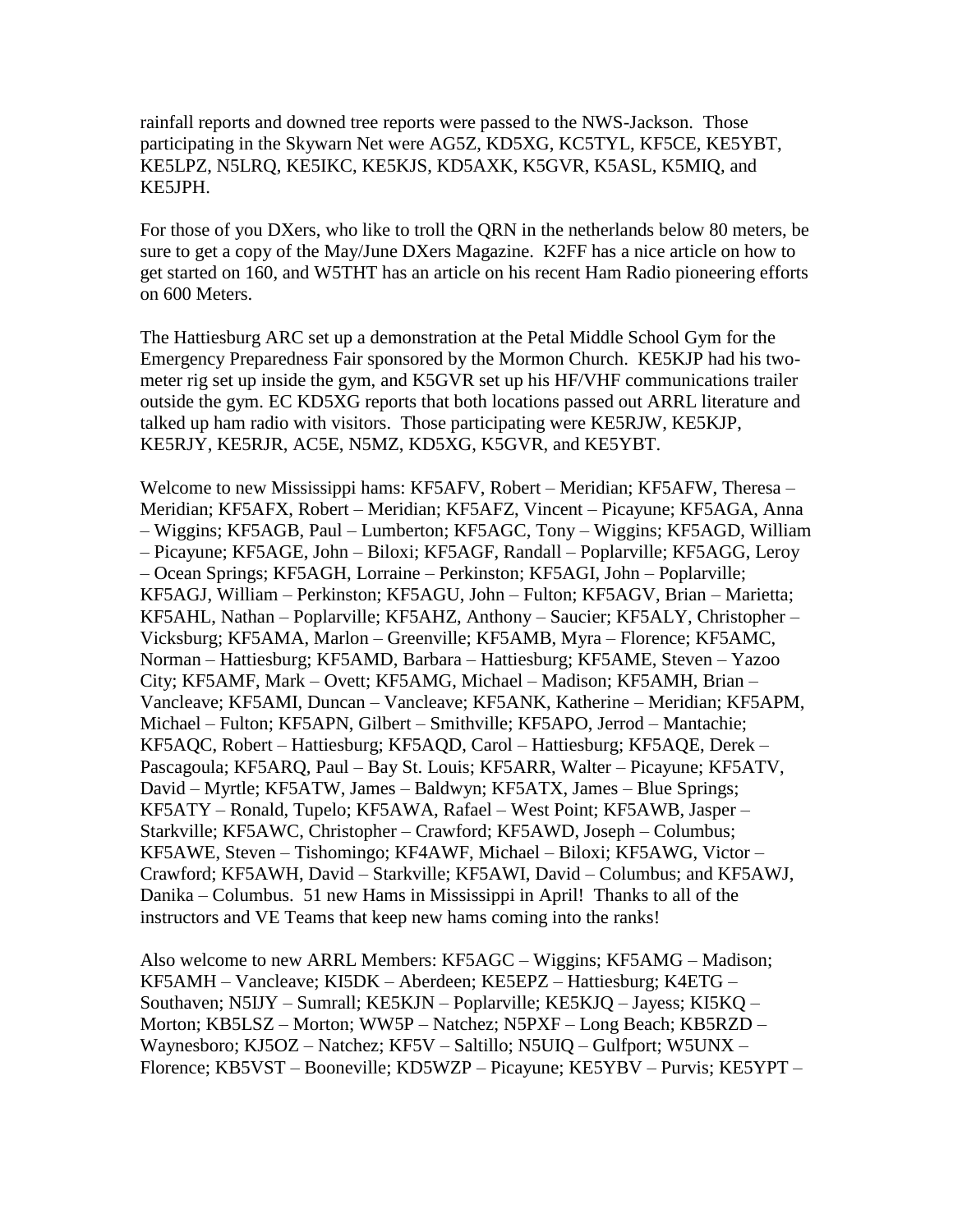Biloxi; KE5YXB – Gulfport; KE5YYF – Natchez; and KE5ZBY – Jackson. Mississippi ARRL Membership is now 1,038. Great!

Congratulations to the following on their upgrades: KE5HJC – Flora; KC5GMO Tupelo; KE5JGR – Pontotoc; KE5JLM – Hattiesburg; KC5KMK – Carriere; KE5RJX – Brooklyn; W4UDH – Brandon; KC5VCB – Perkinston; KE5YLM – Booneville; KE5YXB – Gulfport; KE5YYP – Fulton; KE5ZCF – Saucier; and KE5ZTI – Guntown.

Regret to report that KD5XG has had to retire as Forrest County EC. Thanks for your service Lex! Welcome to KE5WUN as Asst. EC for Panola County.

DEC/EC Monthly Reports: KD5CKP (NW MS), KC5EAK (Pearl River), K5FV (Rankin), WB5GUD (Newton), KD5GWM (Lauderdale/Clarke), KE5KTU (Hinds), KG6LJN (Greene), KE5MOZ (Jackson), WX5N (Prentiss and Tishomingo), N5TBB (Tippah), KC5TYL (Lamar), and AG5Z (SE MS).

Club Newsletter/Reports: Hattiesburg ARC (AC5E), Meridian ARC (W5MAV), Mississippi Coast ARA (W5JDH), Northeast Mississippi ARA (KB5NMB), Pearl River ARC (N5WLW), and Vicksburg ARC (W5WAF).

Regret to report the passing of WA5FB of Biloxi. Frank was involved in many aspects of local civic and church activities as well as Ham Radio including being the NTS DRN5 Rep to the MSPN for many years.

Net reports: sessions/QNI/QTC (Net Manager)

DRN5 60 Sessions, Mississippi 100% represented by W5OXA, WA5FB, W5MLO, WB5ZED, W5XX, and W5CPO (WB5ZED).

MSPN 30/2336/36 (K5NRK)

Magnolia Section Net 30/728/7 (K5DSG)

Jackson Co ARES Net 30/439/7 (KE5MOZ)

MS Slow Net 21/42/0 (W3TWD)

SCMSRG Info Net 5/49/0 (AE5JG) (Southern Coast Medical Support Group)

Itawamba County ARES 5/73/3 (KB5NMB)

South MS YL Net 5/82/0 (KB5CSQ)

Rankin Co ARES 5/51/0 (K5FV)